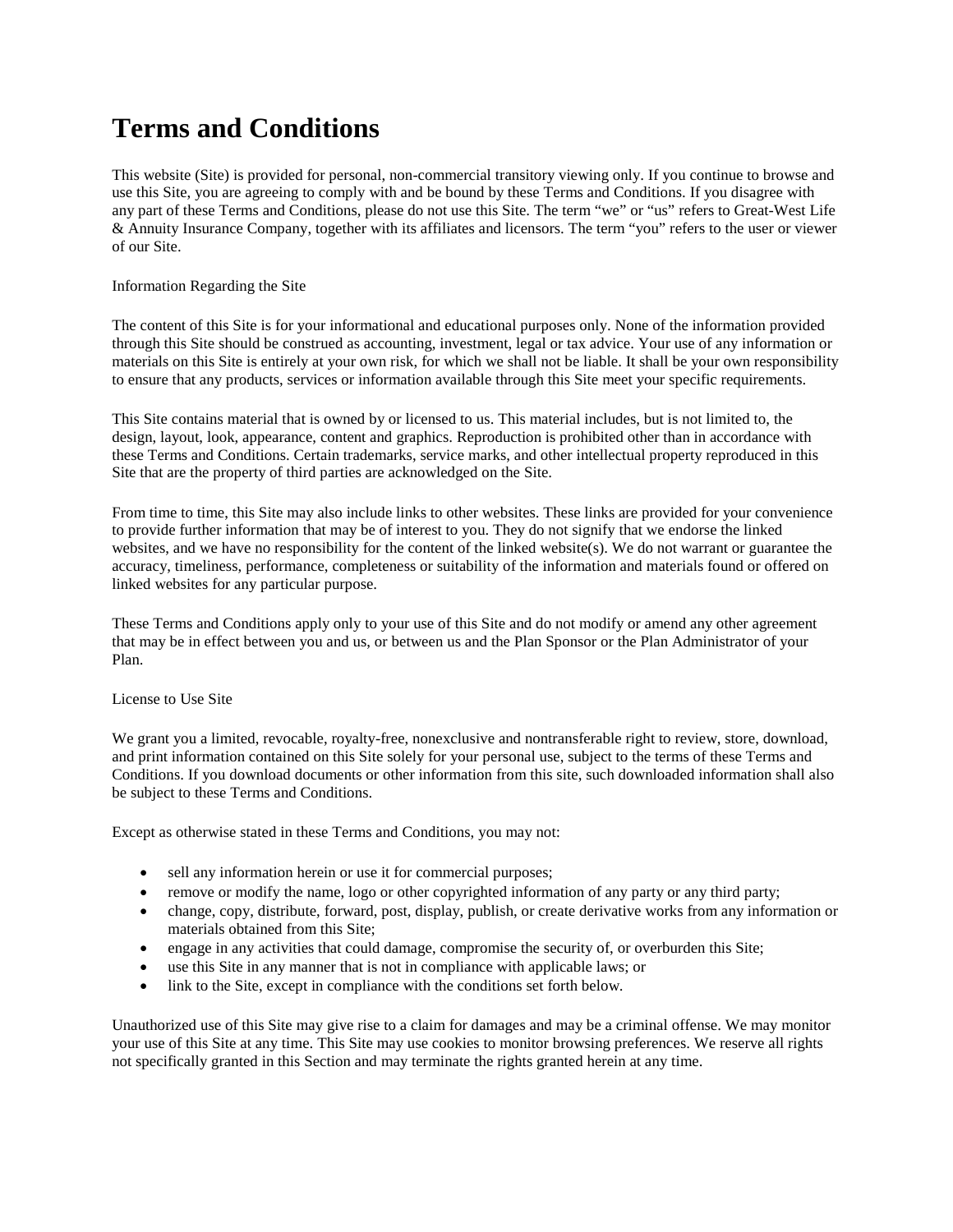Certain parts of the Site are protected by passwords or require a login and are restricted to authorized users only. You may not obtain unauthorized access to such parts of the Site, or to any other protected materials or information, through any means not intentionally made available for your specific use. If you have a password and/or login for access to non-public areas of the Site, you are solely responsible for all activities that occur in connection with your account. Accordingly, you should take all reasonable steps to protect the confidentiality of your password and/or login. Notify us immediately if you become aware of any disclosure, loss, theft or unauthorized use of your password and/or login.

## Linking to the Site

We hereby grant you a revocable, nonexclusive, nontransferable right to link to this Site subject to the following requirements:

- The link and information on the linking site must not falsely imply, represent or portray any relationship between us and the linking site, nor suggest any endorsement or affiliation between us and the services, information, or products offered by linking site;
- The link and the surrounding context must not portray any party, or any of their products or services, in any inaccurate, derogatory, misleading, or offensive manner;
- The link must connect directly to the Site and must not modify in any way the content, graphics, information, or "look and feel" of the Site.

We reserve all rights not specifically granted in this Section and may terminate the rights granted herein at any time.

## NO WARRANTIES

THE INFORMATION ON THIS SITE IS PROVIDED "AS-IS" AND WITHOUT WARRANTIES OF ANY KIND. NEITHER WE NOR ANY THIRD PARTIES WHOSE INFORMATION MAY BE INCLUDED ON THE SITE PROVIDE ANY WARRANTY OR GUARANTEE, EXPRESS OR IMPLIED, INCLUDING BUT NOT LIMITED TO IMPLIED WARRANTIES OF MERCHANTABILITY, NON-INFRINGEMENT OR FITNESS FOR PARTICULAR PURPOSE, NOR ANY WARRANTIES AS TO THE ACCURACY, TIMELINESS, QUALITY, SECURITY, RELIABILITY, PERFORMANCE, COMPLETENESS OR SUITABILITY OF THE SITE OR ANY INFORMATION AND MATERIALS FOUND OR OFFERED ON THIS SITE. YOU ACKNOWLEDGE THAT SUCH INFORMATION AND MATERIALS MAY CONTAIN INACCURACIES OR ERRORS AND YOU AGREE THAT WE SHALL HAVE NO LIABILITY FOR ANY SUCH INACCURACIES OR ERRORS.

THE DISCLAIMER OF WARRANTIES HEREUNDER SHALL BE APPLICABLE TO THE FULLEST EXTENT PERMITTED UNDER APPLICABLE LAW. IF THE APPLICABLE JURISDICTION DOES NOT ALLOW THE EXCLUSIONS OF SOME OR ALL OF THE WARRANTIES SET FORTH ABOVE, SUCH EXCLUSIONS MAY NOT APPLY TO YOU.

#### LIABILITY RELEASE

ANY RELIANCE BY YOU ON THE INFORMATION CONTAINED IN THIS SITE IS AT YOUR OWN RISK. YOU AGREE, ON YOUR OWN BEHALF AND ON BEHALF OF ANY HEIRS OR ASSIGNS, THAT WE SHALL NOT BE RESPONSIBLE FOR ANY DIRECT, INDIRECT, SPECIAL, OR CONSEQUENTIAL DAMAGES, LOST PROFITS OR LOSS OF DATA ARISING FROM OR RELATING TO YOUR USE OF THE SITE AND/OR ANY MATERIALS OR INFORMATION CONTAINED ON THE SITE, EVEN IF WE HAVE BEEN ADVISED OF THE POSSIBILITY OF SUCH DAMAGES. THE PROVISIONS OF THIS PARAGRAPH SHALL APPLY REGARDLESS OF THE FORM OF ACTION, DAMAGE, CLAIM, LIABILITY, COST, EXPENSE, OR LOSS ASSERTED, WHETHER IN CONTRACT, STATUTE, TORT (INCLUDING BUT NOT LIMITED TO NEGLIGENCE) OR OTHERWISE.